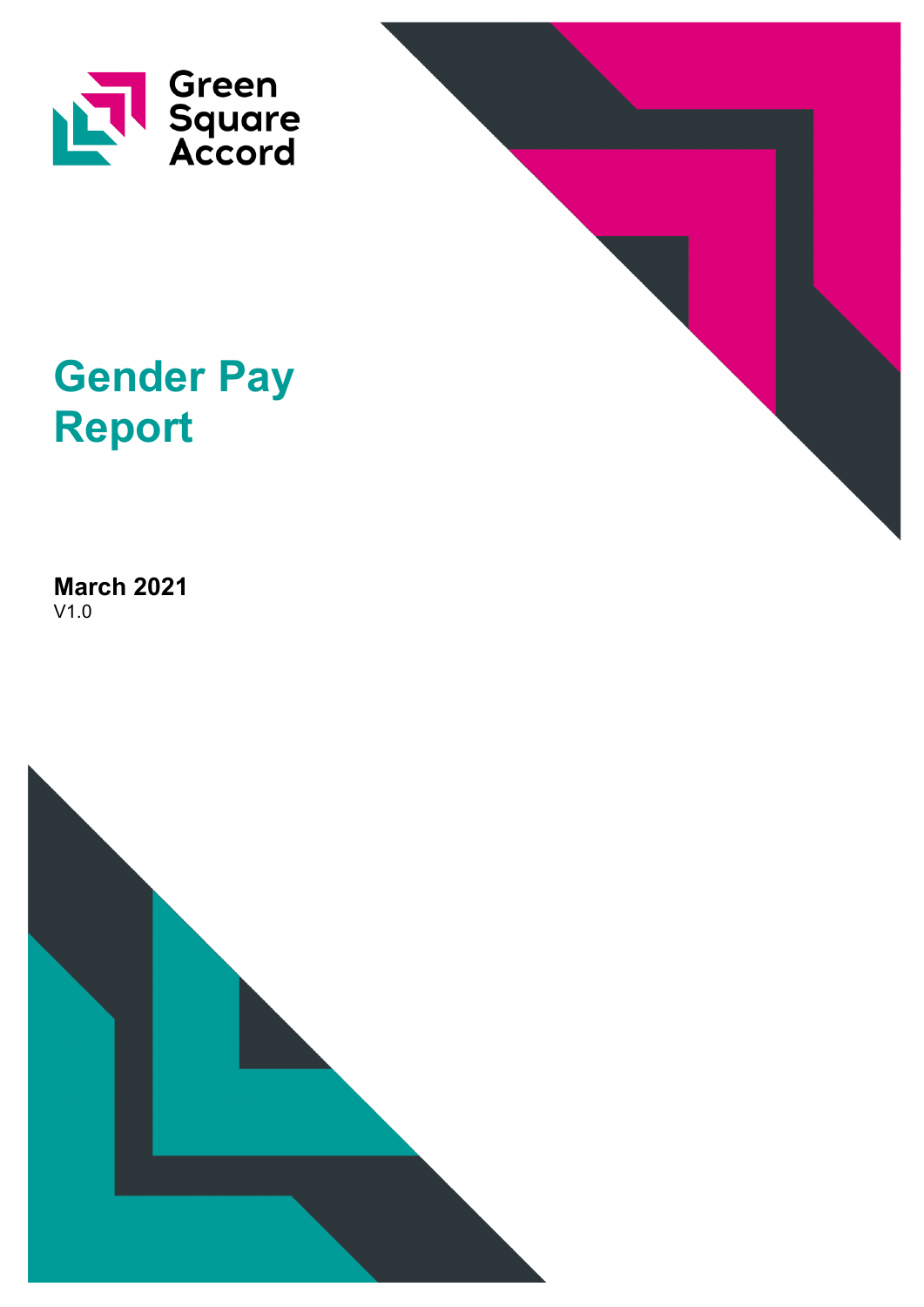

**We created GreenSquareAccord in April 2021 to bring together two organisations with shared values and a shared purpose to build better lives.** 

## **As we continue our journey to become a fully integrated organisation, we are building on a strong commitment to our people, reflected in our new corporate strategy,** *Simply Brilliant Together***.**

Our strategy contains a clear commitment to attracting and retaining the best people to enable us to deliver our social purpose. Everything we do is about people – whether that's providing a good quality, safe home or helping someone to live an independent life. We believe that diverse organisations deliver better outcomes for customers and communities.

We have set out for our colleagues how our commitment to equality, inclusion and diversity will affect all stages of their employment journey with us.

GreenSquareAccord is committed to the principle of equal opportunities and equal treatment for all employees, regardless of sex, race, religion or belief, age, marriage or civil partnership, pregnancy/maternity, sexual orientation, gender reassignment or disability.

As we move forward, GreenSquareAccord are reviewing remuneration policies and bringing them together to ensure consistency of approach. We have a clear policy of paying employees equally for the same or equivalent work, regardless of their sex or and we will continue to carry out pay and benefits audits at regular intervals to monitor and act on this.

GreenSquareAccord is confident that its gender pay gap does not stem from paying men and women differently for the same or equivalent work. Rather its gender pay gap is the result of the roles in which men and women work within the organisation and the salaries that these roles attract, something which we regularly monitor internally and are actively working to ensure a more equal representation of men and women across all roles in our organisation, including those in which one sex has historically been over-represented.

Our gender pay gap information has been independently internally audited and this statement confirms our data is accurate as of 5 April 2021.

Rutu Cooko

**Ruth Cooke** Chief Executive Officer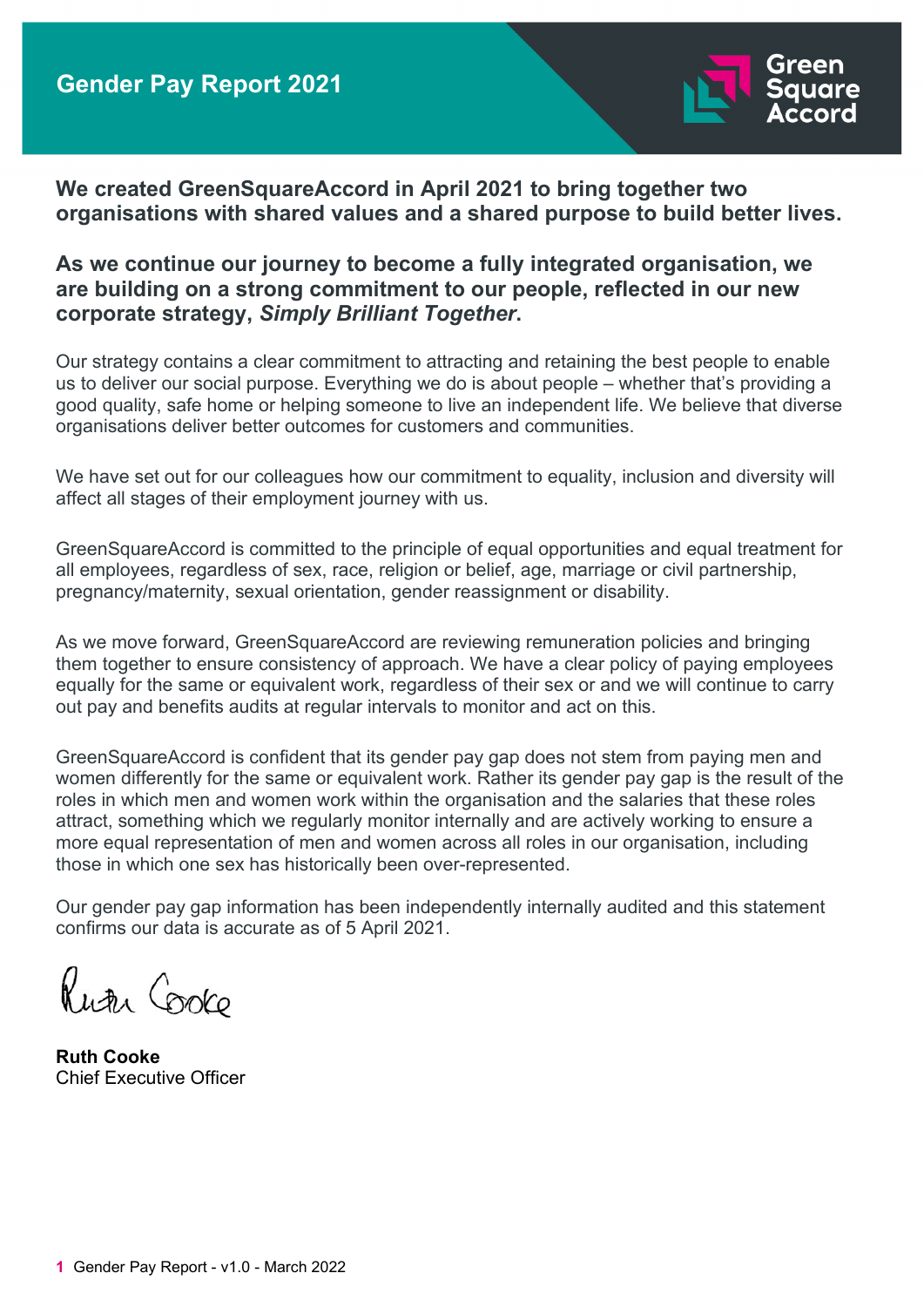

# **What is the gender pay gap?**

The gender pay gap is different from equal pay. The gender pay gap is the difference between the average (mean or median) earnings of men and women across GreenSquareAccord. Equal pay is about a man and a woman receiving equal pay for the same or similar job. Under the law, men and women must receive equal pay for:

- the same or broadly similar work;
- ♦ work rated as equivalent under a job evaluation scheme; or
- work of equal value

We have used the set methodology in the Government regulations to calculate our gender pay gap.

#### **Mean pay gap**

The mean gender pay gap is the difference in the average hourly pay for women compared to men, within GreenSquareAccord.

## **Median pay gap**

The median gender pay gap is the man or woman who is in the middle of a list of hourly pay, ordered from highest to lowest paid.

## **Understanding what a positive or negative percentage figure means**

A negative percentage figure reveals that typically, or overall, employees who are men have lower pay or bonuses than employees who are women (which some employers may have). A positive percentage figure reveals that typically, or overall, employees who are women have lower pay or bonuses than employees who are men (which most employers are likely to have).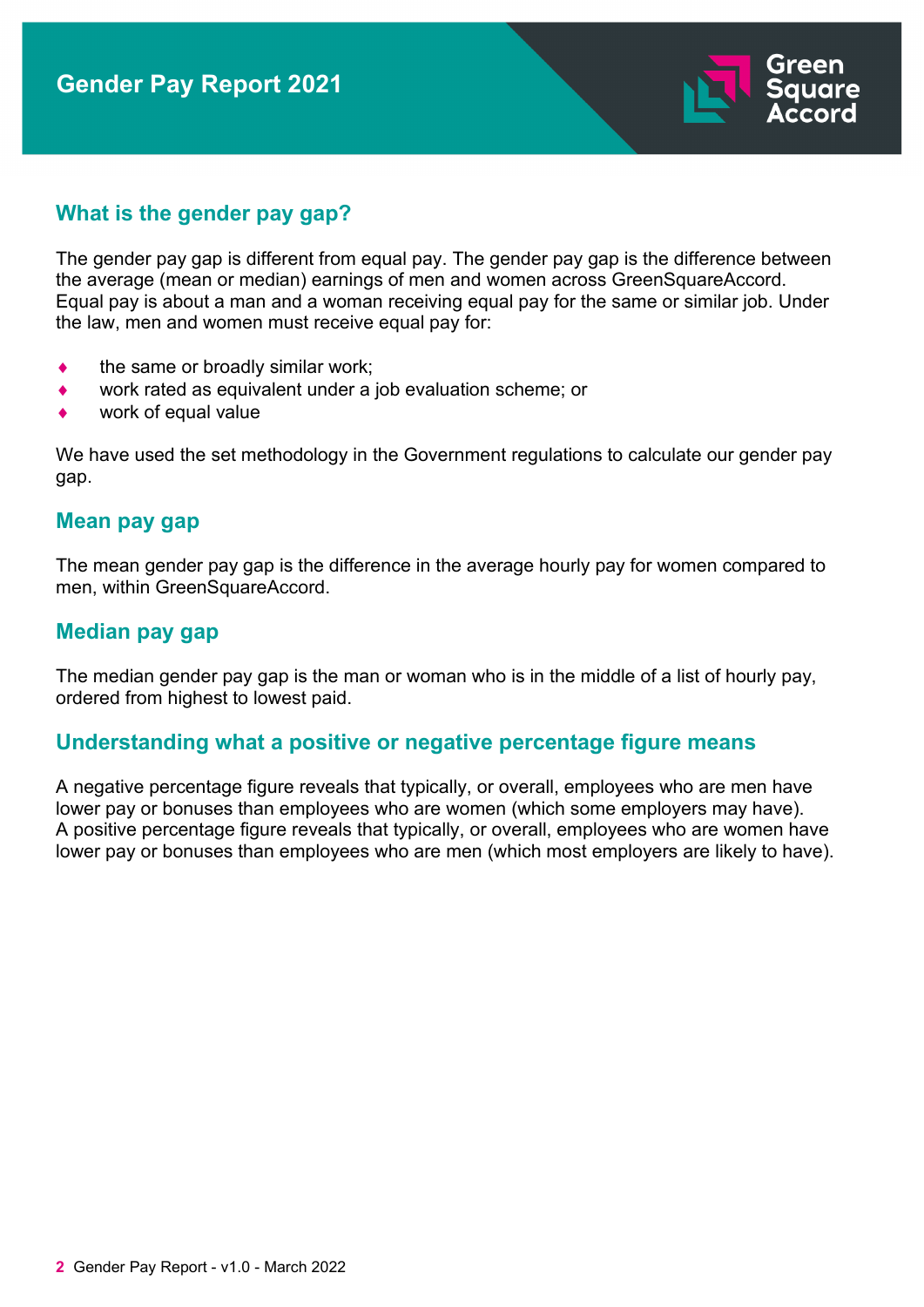# **GreenSquareAccord headcount for full pay relevant employees**

On the snapshot date of 5 April 2021, GreenSquareAccord had a total of **3,837**  full pay relevant employees.



# **Gender pay gap 2021**

- ♦ This report includes the headcount for 3,837 full pay relevant employees (886 Males, 2951 Females).
- The data used is from a snapshot of 5th April 2021.
- $\bullet$  The mean pay gap for men is 24.19% higher than that of women.
- $\bullet$  The median pay gap for men is 23.33% higher than that of women.

Looking at the total employee workforce for GreenSquareAccord our gender pay gap analysis shows the following:

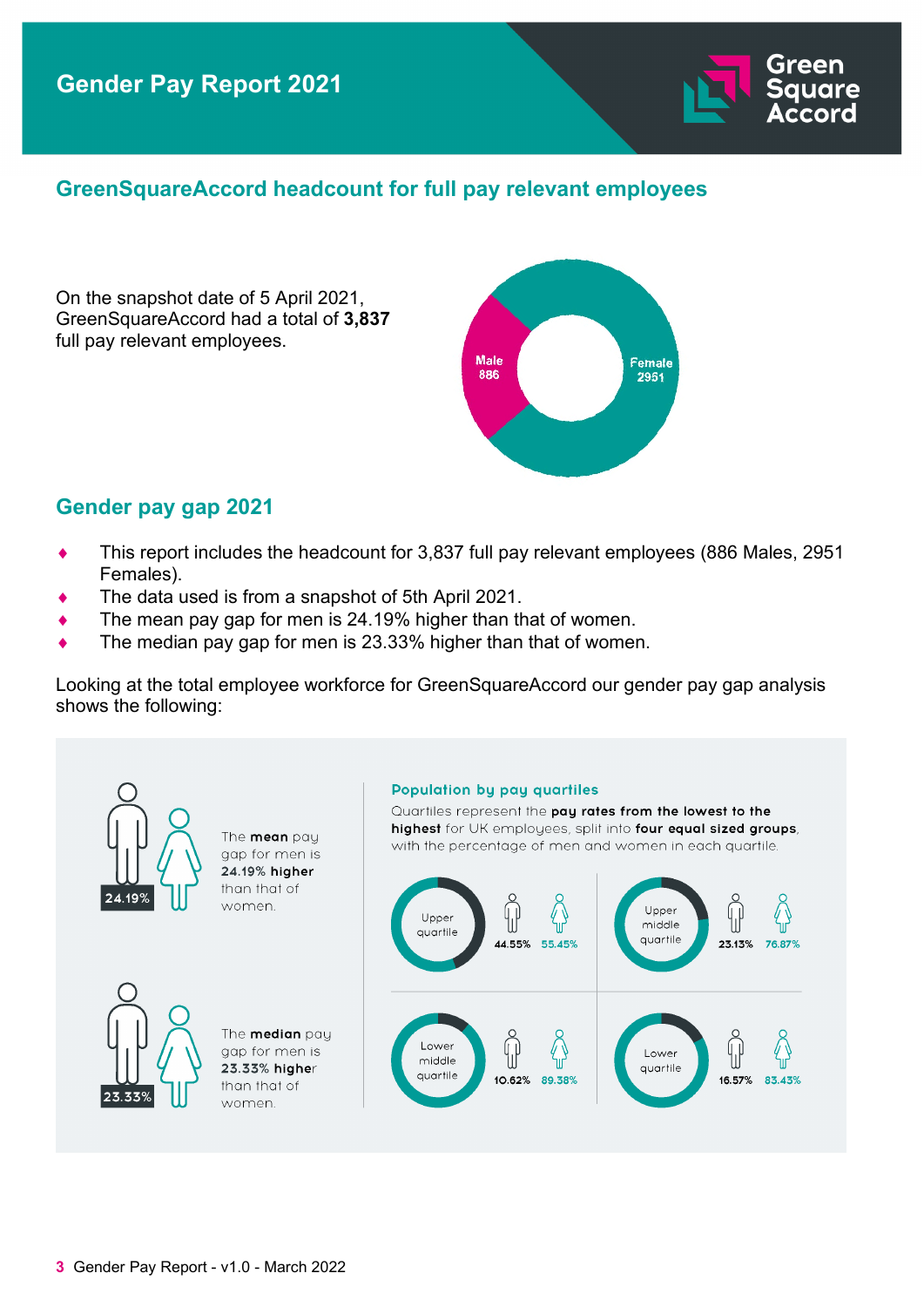

# **Pay Quartiles**

Quartiles represents the pay rates from the lowest to the highest for our UK employees split into four equal sized groups, with the percentage of men and women in each quartile.

A positive gender pay gap for both the mean and median pay shows that overall, employees who are women have lower pay than men.

This year's quartile banding analysis shows that the upper quartile are very evenly split between the number of women and men within that band. There is a slight regression from the upper quartile within the upper middle quartile, with a slightly stronger leaning towards women than men. The lower middle and lower quartiles however, sees a considerably higher proportion of women compared to men.

The reason for this, is gender preference for roles within these quartiles, with women occupying more roles such as care and administrative based positions which sit in the lower quartile bandings. Professional services and construction based roles which sit within the higher paying sectors within the upper quartile bandings, are most commonly occupied by men.

This has significantly impacted our Gender Pay Gap and resulted in a Mean Pay Gap for men which is 24.19% higher than that of women.

# **Gender bonus pay gap 2021**

- The bonus pay gap includes all bonuses received within 12 months, ending on the snapshot date 5th April 2021.
- Bonuses include payments made in relation to profit-sharing, productivity, performance, incentive, commission & long-service awards.
- Bonus payments can be in the form of cash, vouchers & securities.
- The mean bonus gap for men is 70.14% higher than that of women.
- The median bonus gap for men is 0% higher than that of women.

Looking at the total employee workforce for GreenSquareAccord our gender bonus gap analysis shows the following: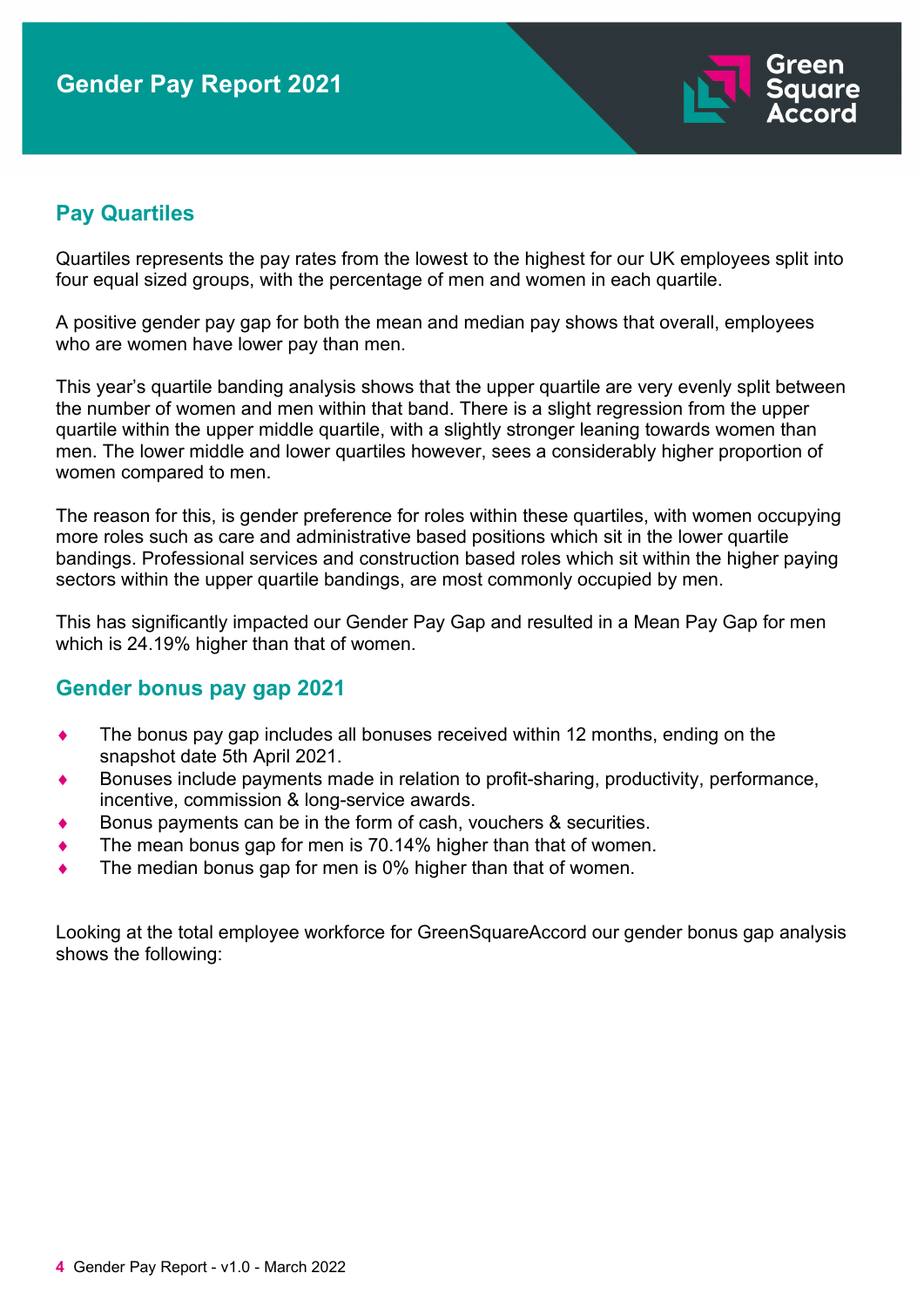



Between 5th April 2020 and 5th April 2021, other than where contractually required, no bonus scheme payments were awarded. Within legacy GreenSquare, as an alternative to the former Share in Success bonus scheme, a cash voucher was provided to colleagues in recognition for their hard work and effort during a challenging year. All bonus payments received by Legacy Accord colleagues were as a result of long-service recognition.

A positive gender bonus pay gap for the mean shows that overall employees who are women receive a lower bonus than men while there is no difference in the median bonus pay. There are 2055 colleagues who work part time (30 hours per week or less). 91% of these employees are women however, their pro-rated bonus only has a marginal effect on the overall mean gender bonus pay gap.

# **Actions and progress**

We are committed to keeping the gender pay gap on our agenda and have made some positive steps to close the gap, in particular with the knowledge of the pay quartiles outlined earlier.

The points highlighted below show some of the areas where changes have already been implemented over the last 12 months:

- Implementation of the 3-year Diversity Action Plan to help support and reduce our Gender and Ethnicity pay gaps
- Introduced a gender-neutral recruitment panel
- Gender neutralising job adverts and job descriptions
- Receiving 'blind' CV's with no details of the individuals other than their job history and experience
- Salary benchmarking roles against the market to ensure we are paying competitively and doing so without a gender bias